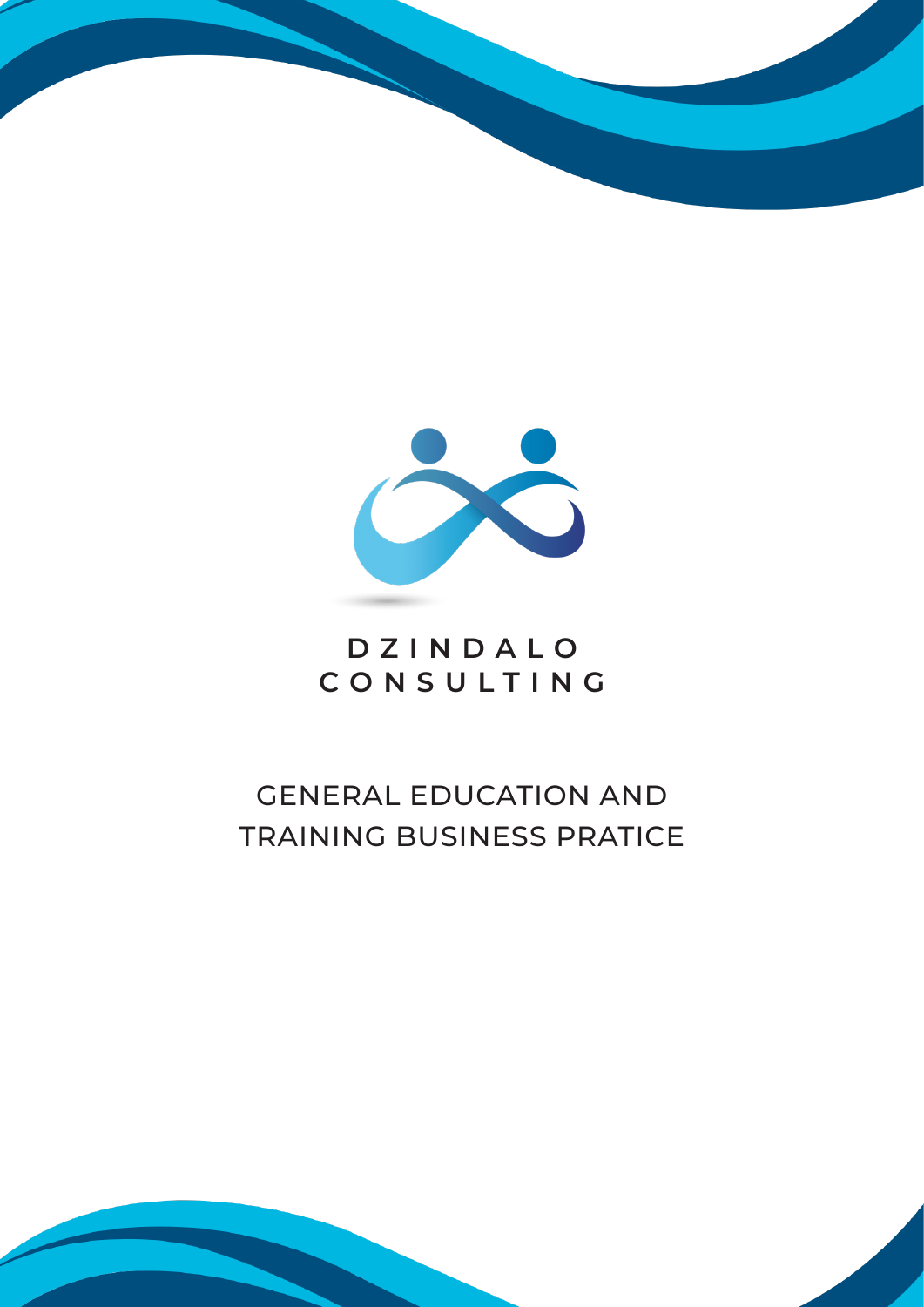Unit 5, Aurinia, Ford Building  $\bullet$ Pretoria Road, Silverton, 0127

071 670 2789

 $\blacksquare$  Thoko@dzindaloconsulting.co.za

**ED** www.dzindaloconsulting.co.za



## SERVICES SETA Qualifications

### General Education and Training Business Practice

| <b>Qualification ID</b>                                                                                                                                                                                                                                                                                                                                                                                                  | <b>Qualification Name</b>                                         | I evel | Credits | Duration                           |
|--------------------------------------------------------------------------------------------------------------------------------------------------------------------------------------------------------------------------------------------------------------------------------------------------------------------------------------------------------------------------------------------------------------------------|-------------------------------------------------------------------|--------|---------|------------------------------------|
| 61755                                                                                                                                                                                                                                                                                                                                                                                                                    | <b>General Education and Training Business</b><br><b>Practice</b> |        | 121     | 35 Days over a<br>period of 1 year |
| Description:<br>General Education and Training Business Practice is for utilisation by all members of the population, anyone preparing to become<br>employed, or self employed, in any business whatsoever will be the person most likely attracted to this qualification. Infact many newly<br>(or not-so-newly) appointed personnel, or struggling entrepreneurs could benefit from part or all of this qualification. |                                                                   |        |         |                                    |

### Curriculum

### Core Unit standards (44 credits)

- Demonstrate an understanding of basic accounting practices (4)  $\blacksquare$
- Demonstrate an understanding of entrepreneurship and develop entrepreneurial qualities (2)  $\blacksquare$
- Develop and use keyboard skills to enter text (4)
- Identify and discuss different types of business and their legal implications (4)
- Identify, analyse and select business opportunities (3)
- $\blacksquare$ Manage personal finances (8)
- Managing files in graphical user interface(GUI) environment (3)
- Operate a personal computer system (3)
- Plan to manage ones time (3)
- Understand the impact of customer service on a business (6)

Use generic functions in a graphical user interface(GUI)-environment (4)